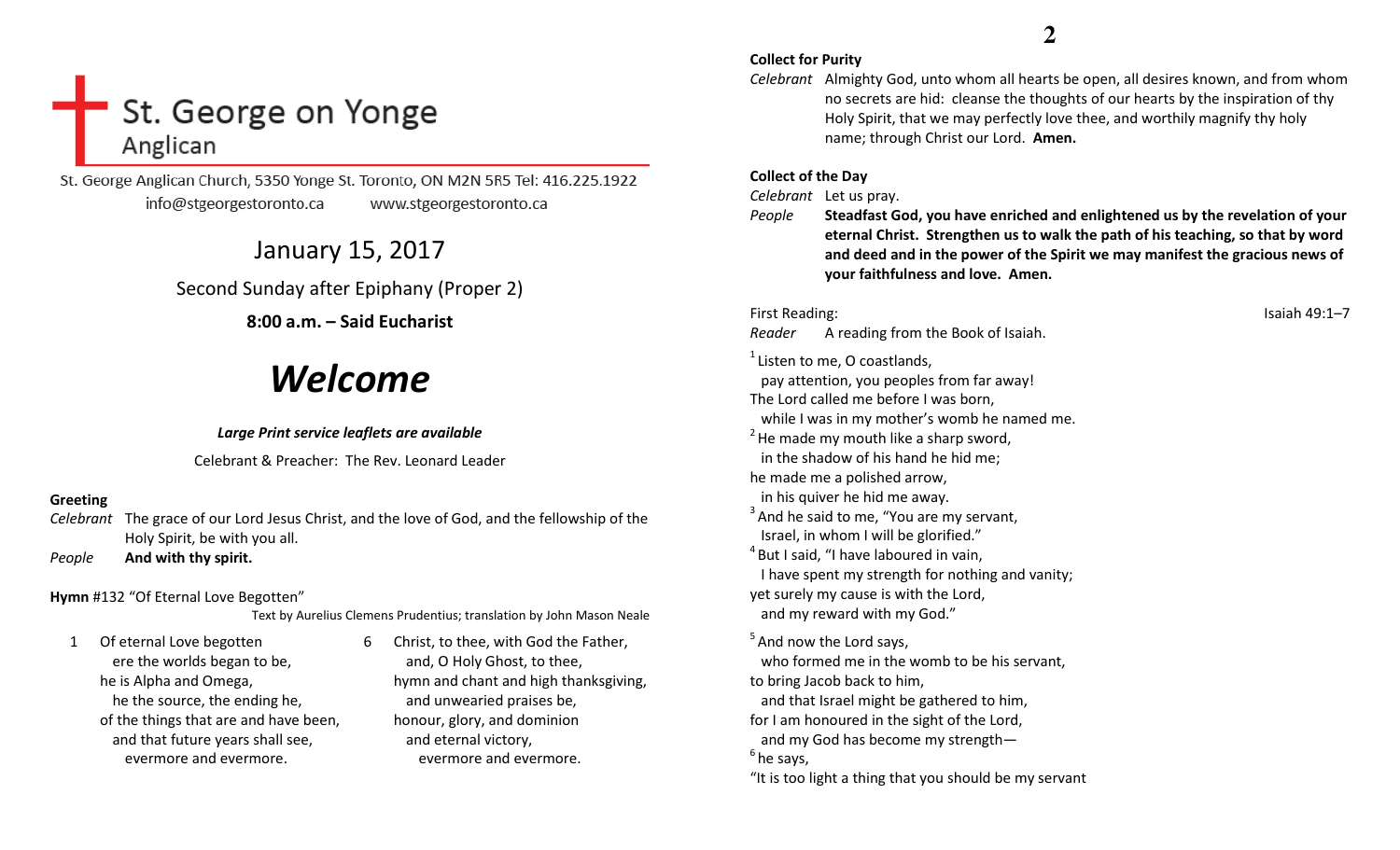**3**

 to raise up the tribes of Jacob and to restore the survivors of Israel; I will give you as a light to the nations, that my salvation may reach to the end of the earth."

 $<sup>7</sup>$ Thus says the Lord,</sup>

the Redeemer of Israel and his Holy One,

to one deeply despised, abhorred by the nations, the slave of rulers,

"Kings shall see and stand up, princes, and they shall prostrate themselves, because of the Lord, who is faithful, the Holy One of Israel, who has chosen you."

Reader The Word of the Lord.

PeopleThanks be to God.

Psalm 40:1–12 page 755

Second Reading: **I Corinthians 1:1–9** 

Reader A reading from the First Letter of Paul to the Corinthians.

 $1$ Paul, called to be an apostle of Christ Jesus by the will of God, and our brother Sosthenes,

 $2$  To the church of God that is in Corinth, to those who are sanctified in Christ Jesus, called to be saints, together with all those who in every place call on the name of our Lord Jesus Christ, both their Lord and ours:

 $3$  Grace to you and peace from God our Father and the Lord Jesus Christ.

 $41$  give thanks to my God always for you because of the grace of God that has been given you in Christ Jesus, <sup>5</sup> for in every way you have been enriched in him, in speech and knowledge of every kind—  $^6$  just as the testimony of Christ has been strengthened among you $-$  <sup>7</sup> so that you are not lacking in any spiritual gift as you wait for the revealing of our Lord Jesus Christ. <sup>8</sup>He will also strengthen you to the end, so that you may be blameless on the day of our Lord Jesus Christ.  $^{9}$  God is faithful; by him you were called into the fellowship of his Son, Jesus Christ our Lord.

Reader The Word of the Lord. PeopleThanks be to God.

Holy Gospel: John 1:29–42 Celebrant The Lord be with you. People And with thy spirit. Celebrant The Holy Gospel of our Lord Jesus Christ according to John. PeopleGlory be to thee, O Lord.

 $29$ The next day [John the Baptist] saw Jesus coming towards him and declared, "Here is the Lamb of God who takes away the sin of the world!  $^{30}$  This is he of whom I said, 'After me comes a man who ranks ahead of me because he was before me.'  $31$  myself did not know him; but I came baptizing with water for this reason, that he might be revealed to Israel."  $32$ And John testified, "I saw the Spirit descending from heaven like a dove, and it remained on him.  $33$  I myself did not know him, but the one who sent me to baptize with water said to me, 'He on whom you see the Spirit descend and remain is the one who baptizes with the Holy Spirit.' <sup>34</sup> And I myself have seen and have testified that this is the Son of God."

<sup>35</sup>The next day John again was standing with two of his disciples,  $36$  and as he watched Jesus walk by, he exclaimed, "Look, here is the Lamb of God!" <sup>37</sup>The two disciples heard him say this, and they followed Jesus. <sup>38</sup> When Jesus turned and saw them following, he said to them, "What are you looking for?" They said to him, "Rabbi" (which translated means Teacher), "where are you staying?"  $39$  He said to them, "Come and see." They came and saw where he was staying, and they remained with him that day. It was about four o'clock in the afternoon.  $40$  One of the two who heard John speak and followed him was Andrew, Simon Peter's brother.  $41$  He first found his brother Simon and said to him, "We have found the Messiah" (which is translated Anointed).  $42$  He brought Simon to Jesus, who looked at him and said, "You are Simon son of John. You are to be called Cephas" (which is translated Peter).

Celebrant The Gospel of Christ. PeoplePraise be to thee, O Christ.

Sermon

A time for silent reflection is kept.

The Nicene Creedd and the contract of the contract of the contract of the contract of the contract of the contract of the contract of the contract of the contract of the contract of the contract of the contract of the contract of the cont The Prayers of the People Confession and Absolutionn and the contract of the contract of the contract of the contract of the contract of the contract of the contract of the contract of the contract of the contract of the contract of the contract of the contract of the cont The Peacee behavior of the contract of the contract of the contract of the contract of the contract of the contract of the contract of the contract of the contract of the contract of the contract of the contract of the contract of